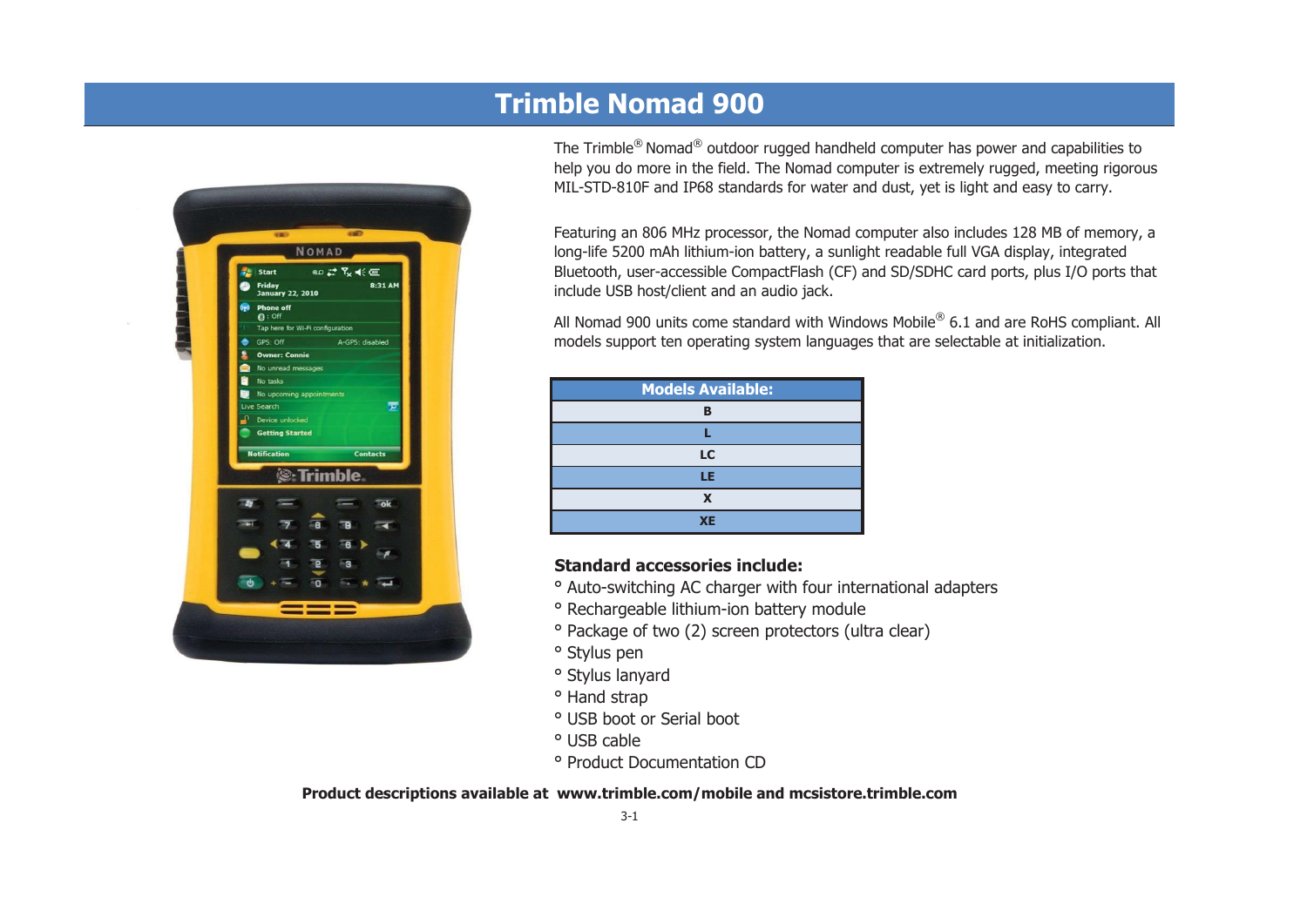#### **Trimble Nomad Bluetooth Bluetooth WWAN Camera Scanner List Price Wi-Fi RAM-FLASH GPS Keypad Color PART # GRY**  NMDAAG-1**1**1-00 NUMGRN<sup>B</sup> NMDAAM-1**1**1-00 **900B**\$1449.00 **B** NMDAAY-111-00 128/512 YELPDA GRN NMDABM-1**1**1-00 **GRY**  NMDAEG-1**1**1-00 NUM**GRN**  NMDAEM-1**1**1-00 **900L**128/1GB \$1899.00 NMDAEY-1**1**1-00 ●●●YELPDA YEL NMDAFY-1**1**1-00 GRY<sup>B</sup> NMDAGG-1**1**1-00 **900LC**128/1GB \$2099.00 GRN<sup>B</sup> NMDAGM-1**1**1-00 NUM ● $\bullet$  ● ● YEL NMDAGY-1**1**1-00 GRY<sup>B</sup> NMDAJG-1**1**1-00 **900LE** NUM\$2499.00 GRN<sup>B</sup> NMDAJM-1**1**1-00 128/1GB ●● ●●●YEL NMDAJY-1**1**1-00 **GRY**  NMDALG-1**1**1-00 **900X** NUM 128/2GB \$2399.00 ●●●●YEL NMDALY-1**1**1-00 GRY<sup>B</sup> NMDANG-1**1**1-00 **900XE**NUM  $GKY^2$  NWDANG-111-00 128/2GB  $\bullet$ \$2699.00  $\bullet$ ● ● ● ● NMDANY-1**1**1-00 YEL

Two boot connector options are available. Replace the **1** with a **2** if you would like the Serial boot instead of the standard USB boot.

 $NMDAAY - 11$  1 - 00

Boot

A variety of languages are available at the initial configuration:

English, French, German, Italian, Spanish, Japanese, Korean, Brazilian Portuguese, Simplified Chinese, Russian

Demo pricing is available. Consult your sales rep for details.

**B** = Built-to-Order Only, limited quantities stocked, minimum order quantity 25. Call your sales representative regarding these products. **Product descriptions available at www.trimble.com/mobile and mcsistore.trimble.com**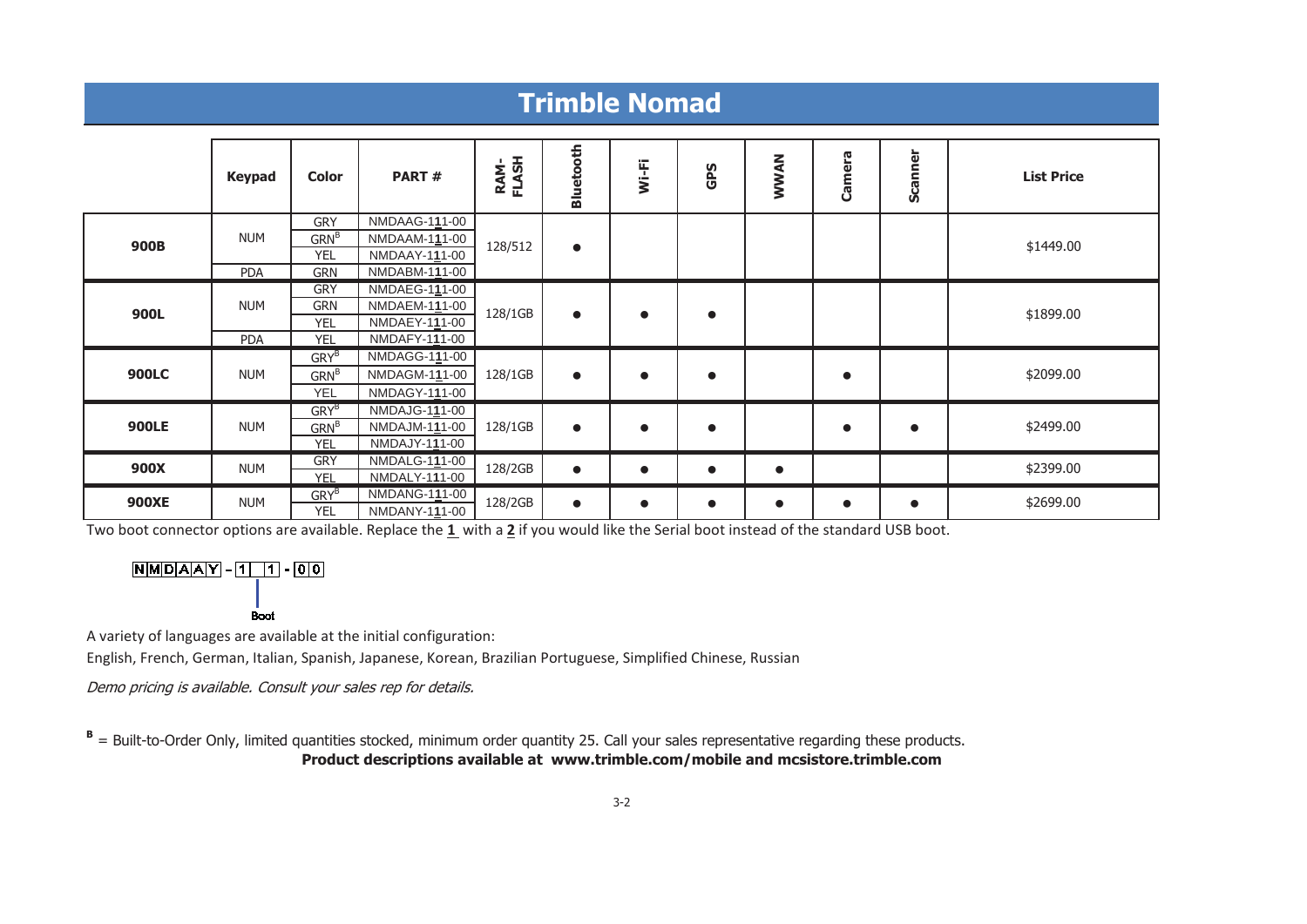## **Trimble Nomad 1050 & 900 Accessories**

| Part #          | <b>Description</b>                                                         | <b>List Price</b> |
|-----------------|----------------------------------------------------------------------------|-------------------|
| ACCAA-100       | Nomad AA Battery                                                           | \$90.00           |
| ACCAA-101       | Nomad Li-Ion Battery                                                       | \$95.00           |
| ACCAA-150       | Nomad USB Bottom Boot                                                      | \$75.00           |
| ACCAA-151       | Nomad Serial Bottom Boot                                                   | \$75.00           |
| ACCAA-156       | Nomad USB Docking Boot                                                     | \$95.00           |
| ACCAA-200       | Nomad Extended Cap (800 series)*                                           | \$75.00           |
| ACCAA-216       | Nomad Extended Cap (900 / 1050 series)                                     | \$75.00           |
| ACCAA-217       | Nomad Standard Cap (900 / 1050 series)                                     | \$28.00           |
| ACCAA-250       | Nomad Hand Strap                                                           | \$12.00           |
| ACCAA-350       | (900 series) Nomad Ultra Clear Screen Protector (2 Pack) w/ cleaning cloth | \$8.00            |
| ACCAA-358       | (900 series) Nomad Anti-Glare Screen Protector (2 Pack) w/ cleaning cloth  | \$8.00            |
| ACCAA-360       | (900 series) Nomad Ultra Clear Screen Protector (150 pk) w/ clothing cloth | \$399.00          |
| ACCAA-373       | Nomad Ultra Clear Screen Protector (2 Pack) w/ cleaning cloth              | \$8.00            |
| ACCAA-550       | Nomad USB Cable                                                            | \$15.00           |
| ACCAA-600       | Nomad Standard Nylon Carry Case Trimble                                    | \$25.00           |
| ACCAA-601       | Nomad Extended Nylon Carry Case Trimble                                    | \$25.00           |
| ACCAA-602       | Nomad, Nomad X Deluxe Carry Case Trimble                                   | \$40.00           |
| ACCAA-607       | Nomad Black Nylon Carry Case                                               | \$59.00           |
| ACCAA-650       | Nomad Spare Battery Charger                                                | \$50.00           |
| ACCAA-652       | Nomad AC Charger (International)                                           | \$59.00           |
| ACCAA-653       | Nomad Vehicle Charger (12 Volt)                                            | \$149.00          |
| ACCAA-707       | Nomad Office Dock                                                          | \$295.00          |
| ACCAA-751       | Nomad Pole Bracket                                                         | \$155.00          |
| ACCAA-752       | Nomad Vehicle Mount - RAM                                                  | \$47.00           |
| ACCAA-800       | Nomad Stylus                                                               | \$20.00           |
| ACCAA-807       | Nomad Stylus Lanyard Trimble                                               | \$8.00            |
| RFID-NMD-5EC-NA | Nomad UHF RFID Reader - North American                                     | \$595.00          |
| RFID-NMD-5EC-EU | Nomad UHF RFID Reader - European                                           | \$595.00          |
| RFID-TAG-PACK   | RFID Outdoor Tag Sample Pack                                               | \$99.00           |

\*Limited Stock Available

### **Product descriptions available at www.trimble.com/mobile and mcsistore.trimble.com**